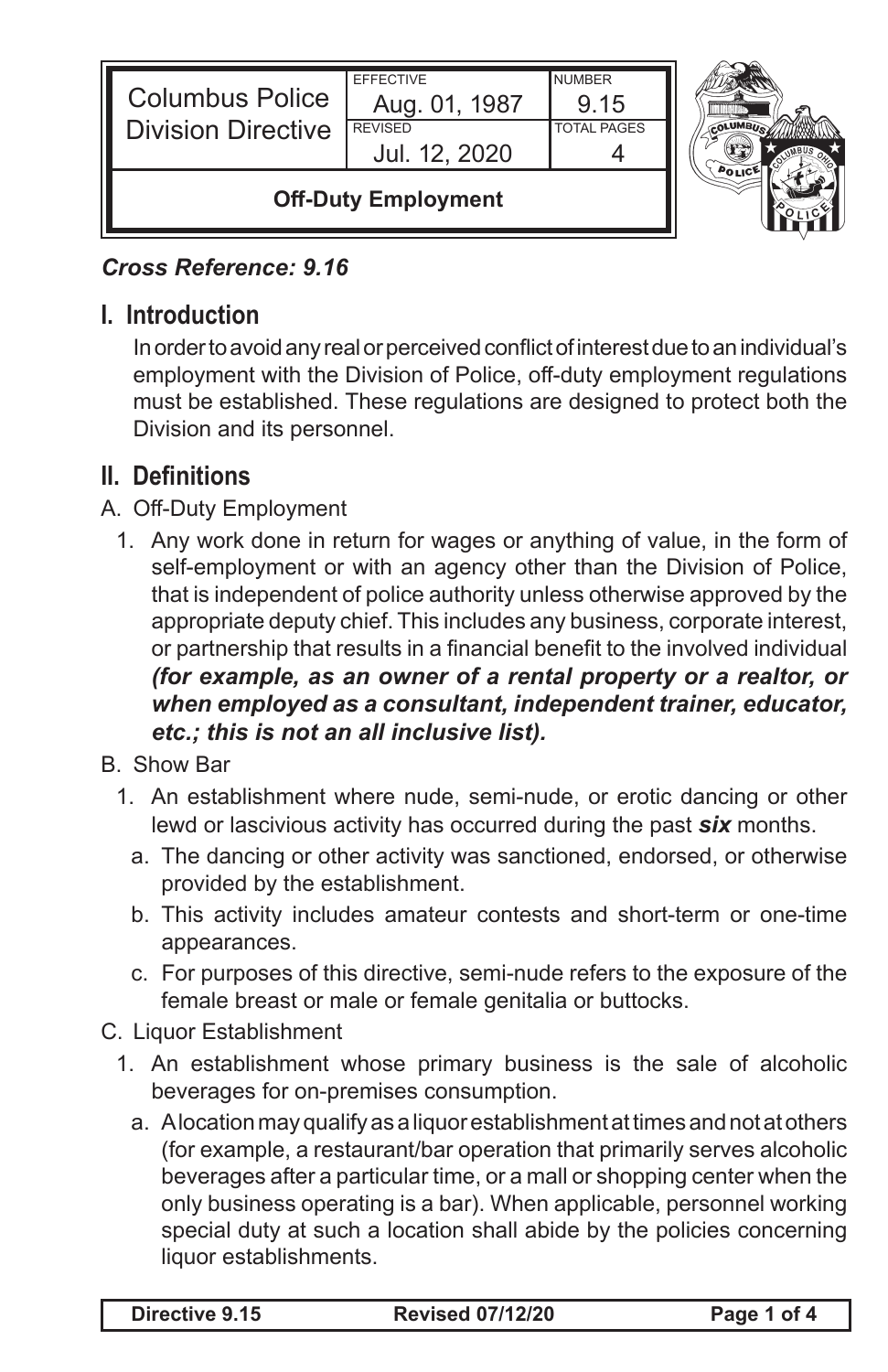b. The holder of a liquor permit obtained for a special function qualifies as a liquor establishment when the above conditions are met.

# **III. Policy Statements**

- A. General
	- 1. Division personnel shall be permitted to engage in off-duty employment*, during off-duty hours,* as long as no conflict exists between that employment and the individual's employment with the Division, unless prohibited by law, Division Rules, Policies, Directives, or orders.
	- 2. Division personnel shall request approval for off-duty employment annually during the month of January, and anytime an individual assumes off-duty employment, by completing the Off-Duty Employment Request, form S-30.108.
	- 3. Personnel shall obtain permission and approval prior to engaging in offduty employment. Permission to engage in off-duty employment may be revoked at the discretion of the Chief of Police.
	- 4. Personnel shall regularly review the conditions of their off-duty employment to ensure that no conflict exists between that employment and their position with the Division of Police. When in doubt as to whether the activity is creating a conflict of interest, the employee shall request clarification by submitting a letter through the chain of command to his or her deputy chief.
	- 5. Personnel shall not engage in off-duty employment to the extent that it impairs performance in their regularly assigned duties. Supervisors shall monitor subordinates' on-duty performance to determine whether it is affected by off-duty employment and shall take appropriate corrective action as needed.
	- 6. Personnel shall not engage in off-duty employment when relieved of assignment, on restricted duty, or when marked off regular duty due to illness or injury without obtaining prior written permission from their deputy chief.
	- 7. Personnel shall not request, review, copy, search, remove, share, or forward information obtained from a law enforcement database in connection with off-duty employment, except as provided by that database's specific administrative rules.
	- 8. Personnel shall not receive compensation from any source other than the Division of Police for testimony in a criminal or civil case involving the City of Columbus or for testimony arising from action taken in the course of performing their assigned duties with the Division of Police.
	- 9. Personnel shall not work off-duty employment at or for the following:
		- a. A show bar
		- b. Any location operating in violation of federal, state, or local laws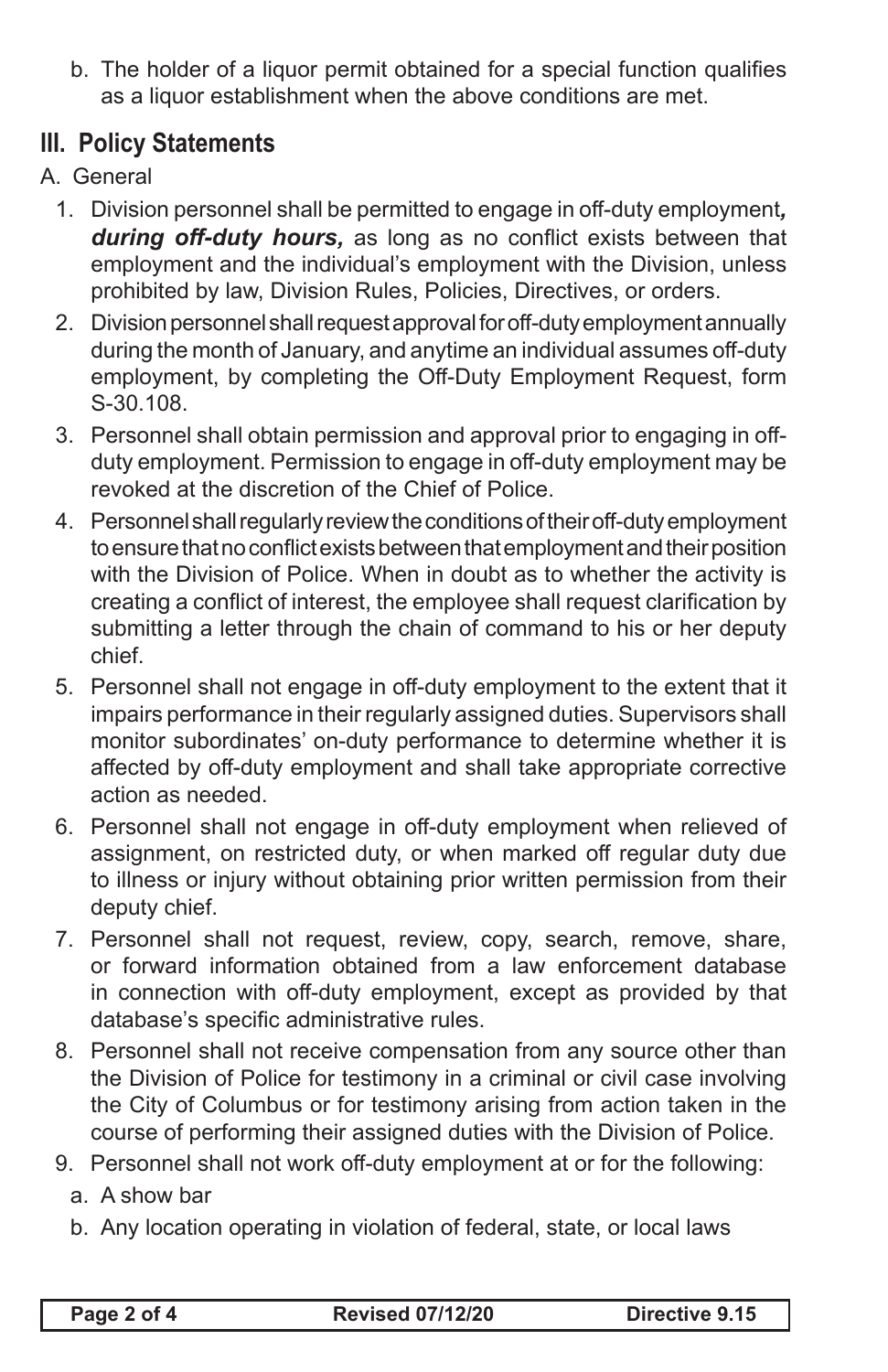- c. Any entity that has a pending or sustained liquor violation
- d. A location where personnel would be required to work inside a liquor establishment
- e. A liquor establishment that employs armed private security
- Note: Deviation from any of the above restrictions requires approval from the Chief of Police.
- f. An employer at any location that includes a liquor establishment unless that location is approved by a deputy chief
- 10. Personnel shall notengage inoff-duty employment *in which the* primary business is the sale of sexually-oriented material or the presentation of nude performances.
- 11. Personnel shall not engage in *or receive income from* a private business or off-duty employment where the primary purpose is the coordination of procuring or providing staffing and/or equipment for special duty assignments.
- Note: Off-duty employment shall not replace the function of the Special Duty Office (for example, special duty coordination).

## *12.Personnel shall not receive additional or supplemental compensation from any source other than the City for performing official on-duty work. This is not meant to apply to special duty.*

- 13. Personnel may receive compensation for services as an expert witness in non-criminal cases that do not involve the City of Columbus and which are not adverse to another law enforcement agency. Personnel who are compensated as expert witnesses may not prepare for testimony or testify while on-duty.
- 14. The Special Duty Office shall monitor and maintain documentation of all off-duty employment.
- B. Liquor Establishments
	- 1. Personnel working for an individual or a special event shall inform special duty officers working the liquor establishment that they are in the establishment.
		- a. Personnel working off-duty employment in this capacity shall do so in plain clothes and only with prior written approval from their deputy chief.
		- b. Personnel shall not enter establishments in a working capacity which would be in violation of this directive, for example, unapproved liquor establishments.
	- 2. Personnel shall not be the holder of a liquor permit.